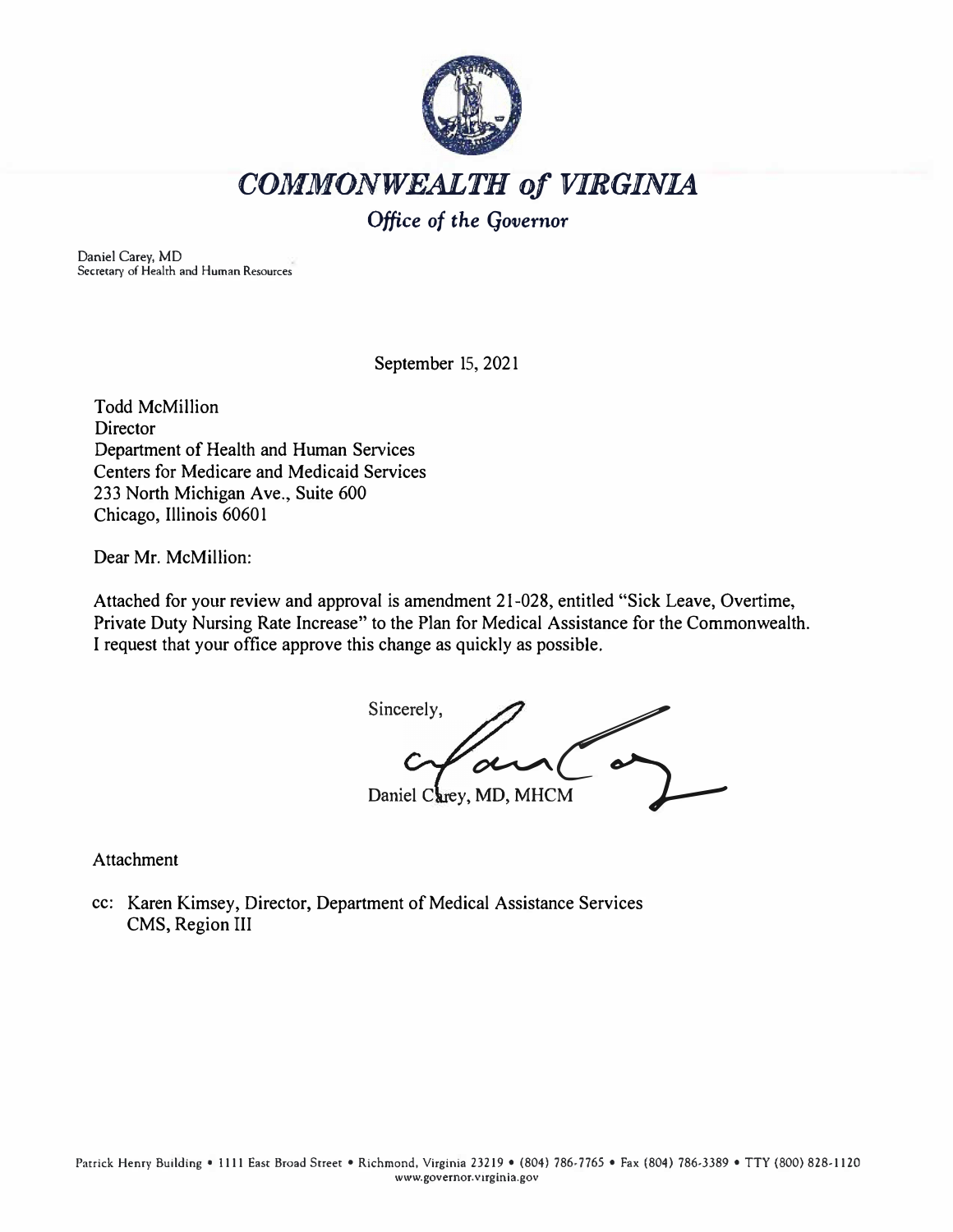### Transmittal Summary

### SPA 21-028

# I. IDENTIFICATION INFORMATION

Title of Amendment: Sick Leave, Overtime, Private Duty Nursing Rate Increase

### II. SYNOPSIS

Basis and Authority: The Code of Virginia (1950) as amended, § 32.1-325, grants to the Board of Medical Assistance Services the authority to administer and amend the Plan for Medical Assistance. The Code of Virginia (1950) as amended, § 32.1-324, authorizes the Director of the Department of Medical Assistance Services (DMAS) to administer and amend the Plan for Medical Assistance according to the Board's requirements.

The 2021 Appropriations Act (Special Session 1) contains additional authority related to the changes in this SPA:

Item 313.YYYY states that DMAS "shall increase rates for skilled and private duty nursing services to 80 percent of the benchmark rate developed by the department and consistent with the appropriation available for this purpose."

Item 313.ZZZZ states that DMAS "shall amend the State Plan for Medical Assistance under Title XIX of the Social Security Act, and any necessary waivers, to authorize time and a half up to eight hours and effective July 1, 2021, up to 16 hours for a single attendant who works more than 40 hours per week for attendants providing Medicaid-reimbursed consumerdirected (CD) personal assistance, respite and companion services."

Item 313.BBBBBB states that DMAS "shall seek federal authority through waiver and State Plan amendments under Title XIX of the Social Security Act to provide sick leave to providers of consumer-directed personal, respite or companion care."

Purpose: This SPA contains amendments implementing three mandates from the Virginia General Assembly. It also removes the words "and respite" – this change was approved in a previous SPA (21-003) but the change was inadvertently not made on the final page.

Substance and Analysis: The section of the State Plan that is affected by this amendment is "Methods and Standards for Establishing Payment Rate – Other Types of Care."

Impact: The impact of the changes related to Item 313.YYYY (increase in rates for nursing services) is \$1,230,321 in annual aggregate expenditures in state general funds and \$1,892,322 in federal funds in federal fiscal year 2021.

The impact of the changes related to Item 313.ZZZZ (overtime) is \$5,213,801 in annual aggregate expenditures in state general funds and \$6,009,750 in federal funds in federal fiscal year 2021.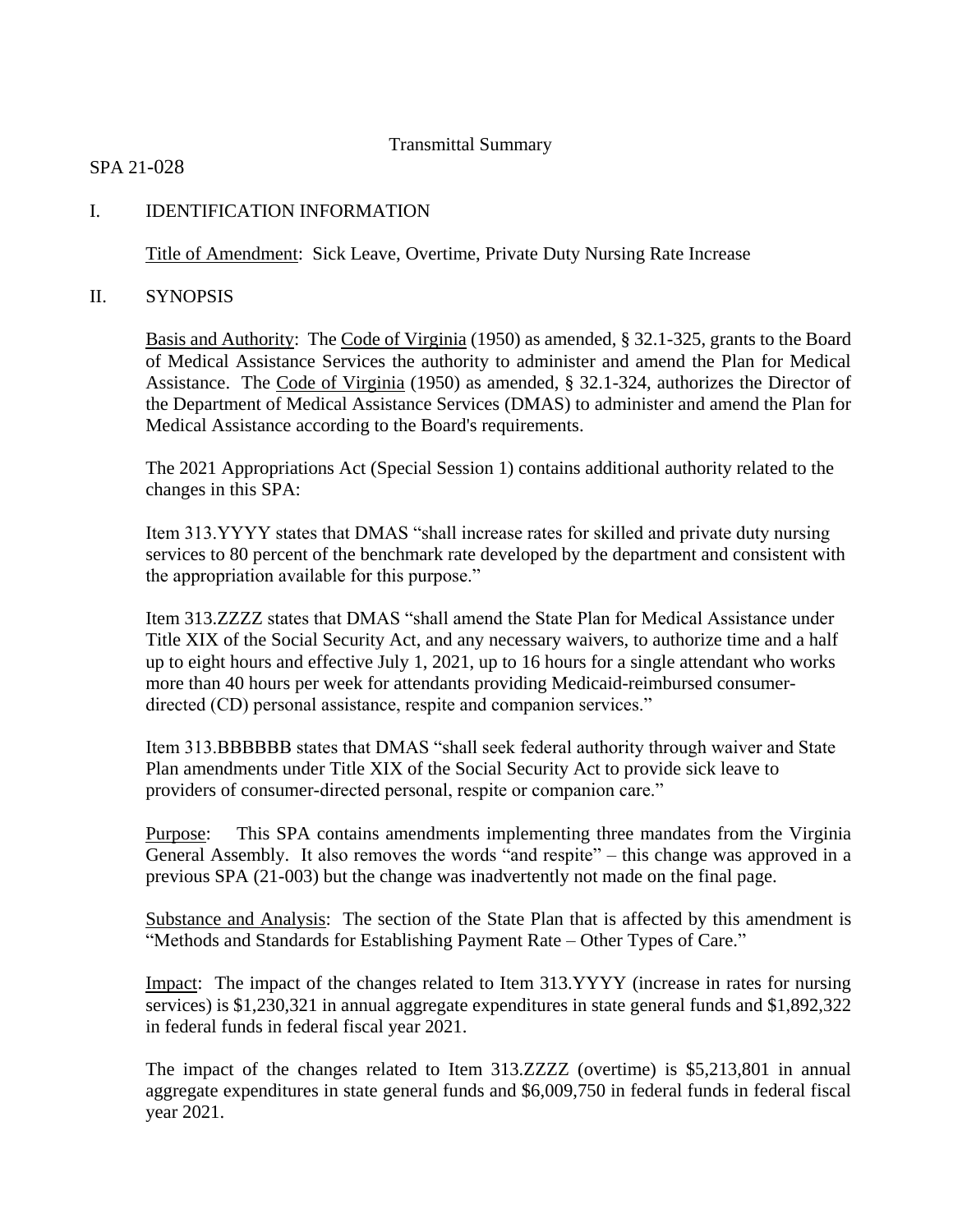The impact of the changes related to Item 313.BBBBBB (sick leave) is \$678,441 in state general funds and \$690,791 in federal funds in federal fiscal year 2021. Tribal Notice: Please see Attachments A-1 and A-2.

Prior Public Notice: Please see Attachment B.

Public Comments and Agency Analysis: N/A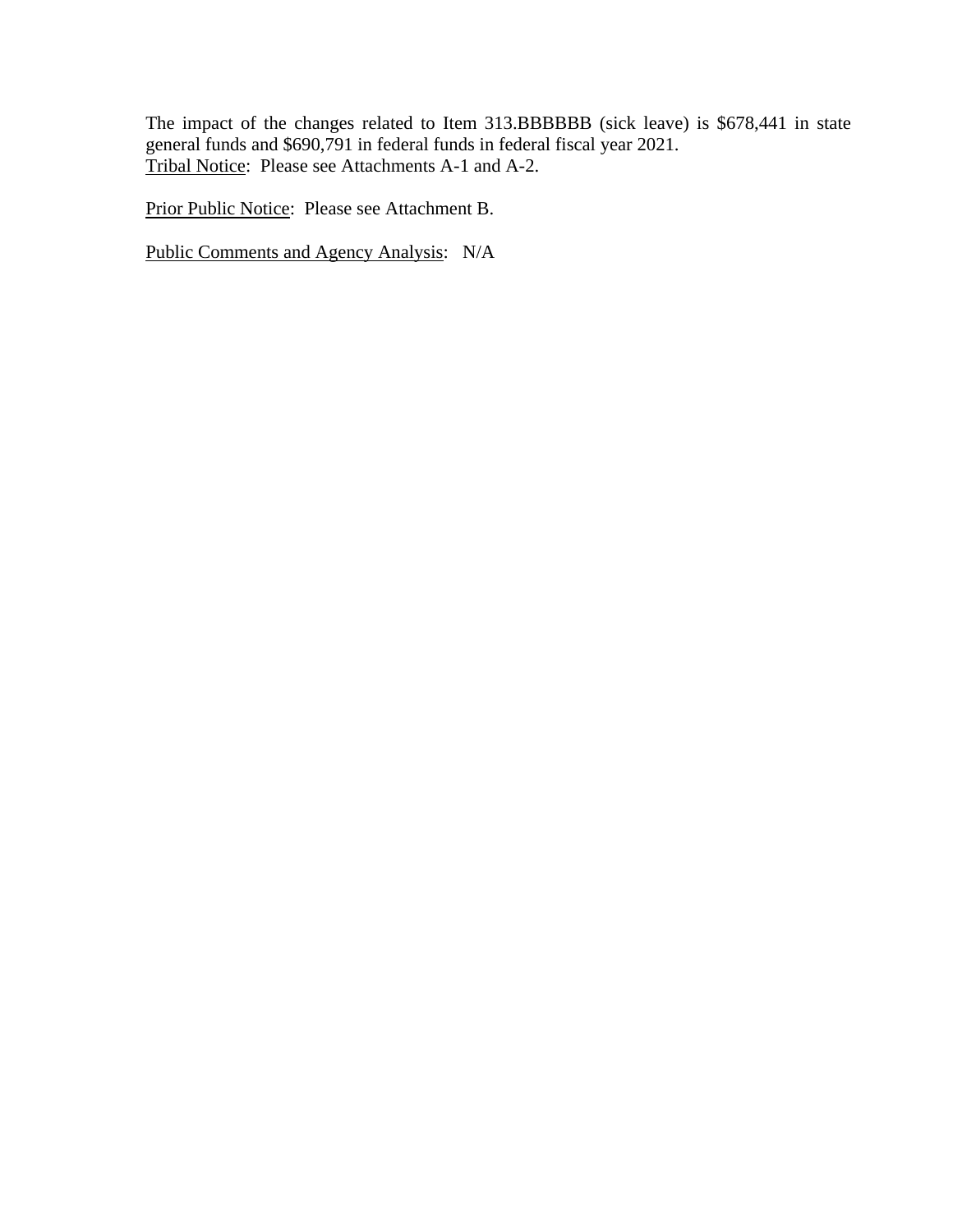

**Mcclellan, Emily <emily.mcclellan@dmas.virginia.gov>**

# **Tribal Notice: Skilled/Private Duty Nursing Changes; Consumer-Directed Changes**

1 message

**Mcclellan, Emily** <emily.mcclellan@dmas.virginia.gov> Mon, Aug 16, 2021 at 2:32 PM To: TribalOffice@monacannation.com, "chiefannerich@aol.com" <chiefannerich@aol.com>, Gerald Stewart <wasandson@cox.net>, Pam Thompson <Pamelathompson4@yahoo.com>, rappahannocktrib@aol.com, regstew007@gmail.com, robert.gray@pamunkey.org, Rufus Elliott <tribaladmin@monacannation.com>, Samuel Bass <samflyingeagle48@yahoo.com>, Stephen Adkins <chiefstephenadkins@gmail.com>, Frank <WFrankAdams@verizon.net>, "bradbybrown@gmail.com" <bradbybrown@gmail.com>, heather.hendrix@ihs.gov, "Garrett, Tabitha (IHS/NAS/RIC)" <tabitha.garrett@ihs.gov>, Kara.Kearns@ihs.gov

Dear Tribal Leaders and Indian Health Programs:

Attached is a Tribal Notice letter from Virginia Medicaid Director Karen Kimsey indicating that the Dept. of Medical Assistance Services (DMAS) plans to submit a State Plan Amendment (SPA) to the federal Centers for Medicare and Medicaid Services. This SPA will increase rates for skilled and private duty nursing, and will allow for overtime and sick leave for providers of consumer-directed care in certain circumstances.

If you would like a copy of the SPA documents or proposed text changes, or if you have any questions, please let us know.

Thank you! -- Emily McClellan

-- Emily McClellan Policy, Regulation, and Member Engagement Division Director Virginia Department of Medical Assistance Services 600 East Broad Street Richmond, VA 23219 (804) 371-4300 [www.dmas.virginia.gov](http://www.dmas.virginia.gov/) **VIRGINIA'S MEDICAID PROGRAM** Improving the health and well-being of Virginians through access to high quality health care coverage

SERVICE . COLLABORATION . TRUST . ADAPTABILITY . PROBLEM-SOLVING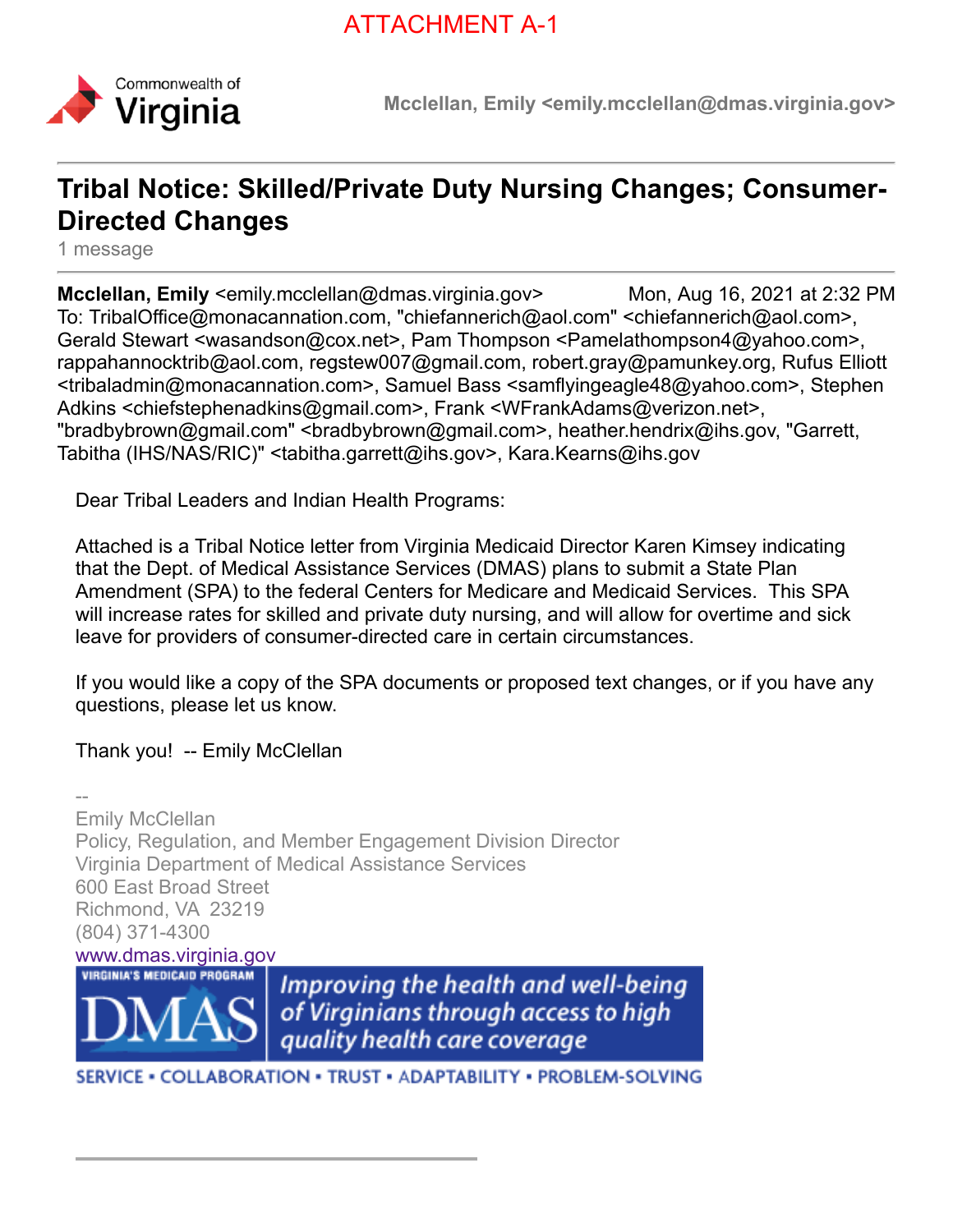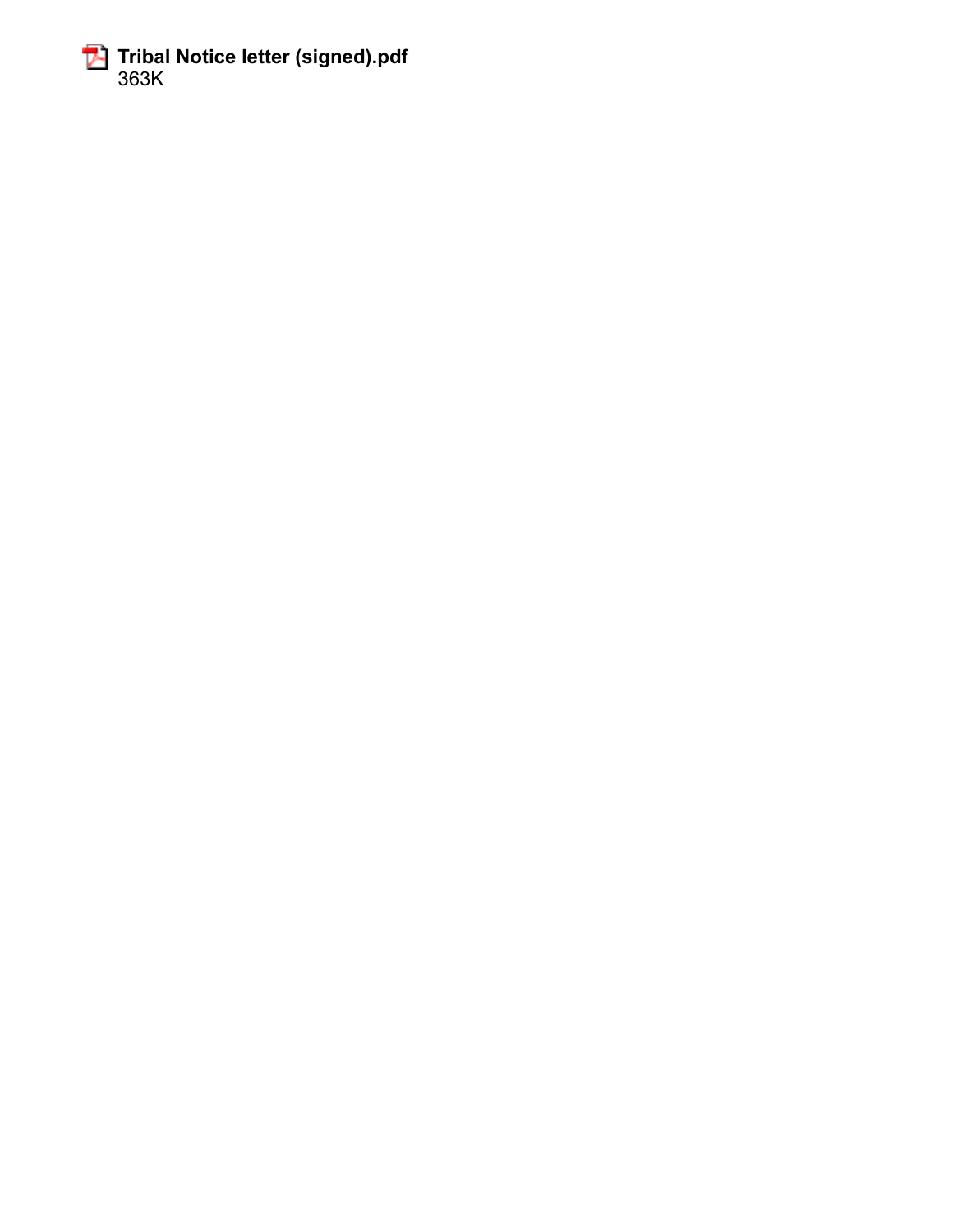# ATTACHMENT A-2



COMMONWEALTH of VIRGINIA

KAREN KIMSEY *Department of Medical Assistance Services* SUITE <sup>1300</sup>

DIRECTOR 600 EAST BROAD STREET RICHMOND, VA 23219 804/786-7933 800/343-0634 (TDD) [www.dmas.virginia.gov](http://www.dmas.virginia.gov/)

August 16, 2021

SUBJECT: Notice of Opportunity for Tribal Comment – State Plan Amendment related to Private Duty and Skilled Nursing Rates, Overtime, and Sick Leave

Dear Tribal Leader and Indian Health Programs:

This letter is to notify you that the Department of Medical Assistance Services (DMAS) is planning to amend the Virginia State Plan for Medical Assistance with the Centers for Medicare and Medicaid Services (CMS). Specifically, DMAS is providing you notice about a State Plan Amendment (SPA) that the Agency will file with CMS related to skilled and private duty nursing rates, overtime, and sick leave as follows:

- Item 313.YYYY states that DMAS "shall increase rates for skilled and private duty nursing services to 80 percent of the benchmark rate developed by the department and consistent with the appropriation available for this purpose."
- Item 313.ZZZZ states that DMAS "shall amend the State Plan for Medical Assistance under Title XIX of the Social Security Act, and any necessary waivers, to authorize time and a half up to eight hours and effective July 1, 2021, up to 16 hours for a single attendant who works more than 40 hours per week for attendants providing Medicaid-reimbursed consumer-directed (CD) personal assistance, respite and companion services."
- Item 313.BBBBBB states that DMAS "shall seek federal authority through waiver and State Plan amendments under Title XIX of the Social Security Act to provide sick leave to providers of consumer-directed personal, respite or companion care."

The tribal comment period for this SPA is open through September 15, 2021. You may submit your comments directly to Emily McClellan, DMAS Policy Division, by phone (804) 371-4300, or via email: Emily.McClellan@dmas.virginia.gov Finally, if you prefer regular mail you may send your comments or questions to: Virginia Department of Medical Assistance Services, Attn: Emily McClellan, 600 East Broad Street , Richmond, VA 23219.

Please forward this information to any interested party.

Sincerely,<br>Karentkimser

Karen Kimsey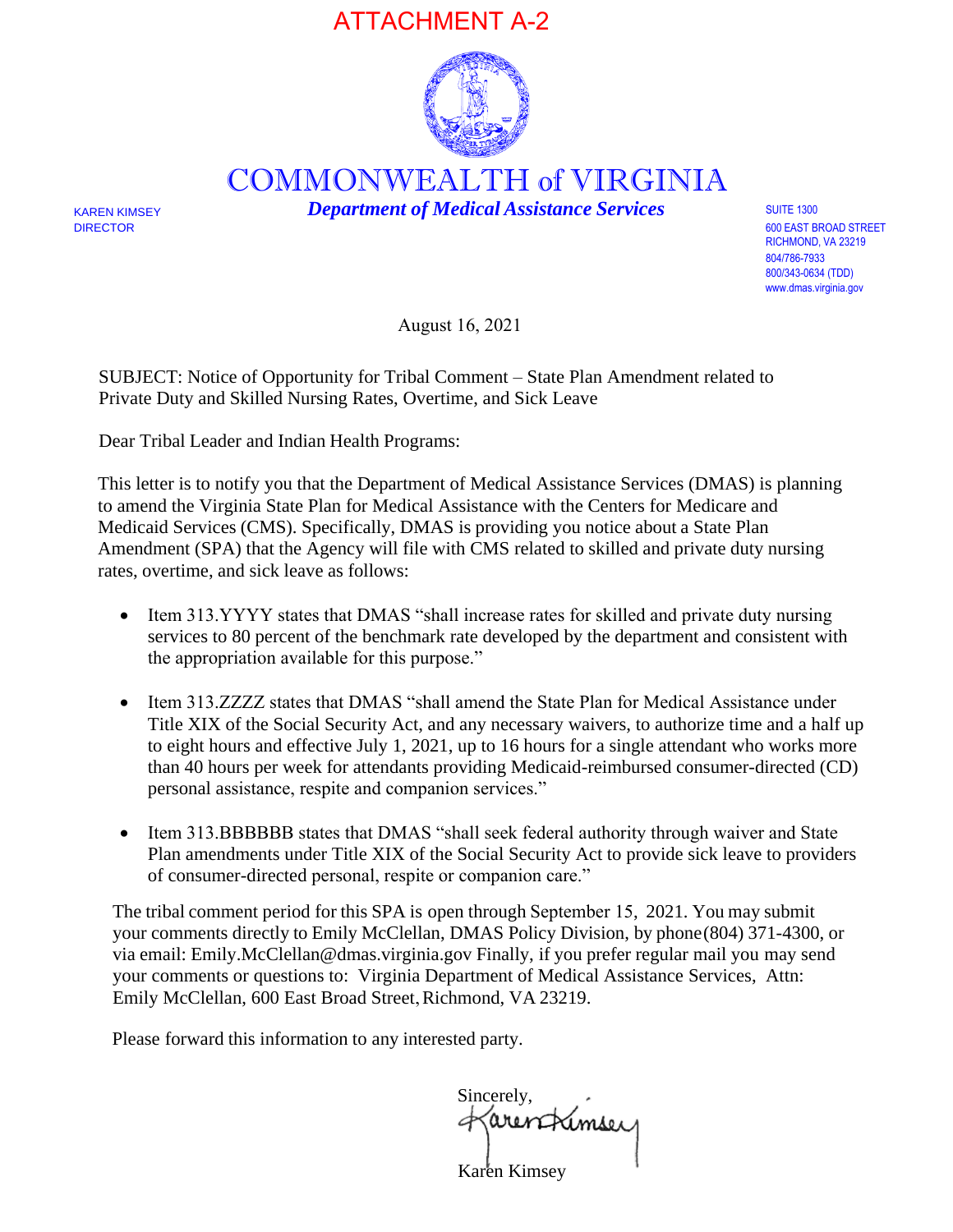# ATTACHMENT B



**[Edit Notice](https://townhall.virginia.gov/L/EditNotice.cfm?GNid=1303)**

# **General Notice**

## **Public Notice - Intent to Amend State Plan - Sick Leave, Overtime, Private Duty Nursing Rate**

Date Posted: 8/7/2021

Expiration Date: 12/31/2021

Submitted to Registrar for publication: YES

No comment forum defined for this notice.

#### **LEGAL NOTICE COMMONWEALTH OF VIRGINIA DEPARTMENT OF MEDICAL ASSISTANCE SERVICES NOTICE OF INTENT TO AMEND**

(Pursuant to §1902(a)(13) of the *Act (U.S.C. 1396a(a)(13)*)

## THE VIRGINIA STATE PLAN FOR MEDICAL ASSISTANCE

#### **This Notice was posted on August 7, 2021**

The Virginia Department of Medical Assistance Services (DMAS) hereby affords the public notice of its intention to amend the Virginia State Plan for Medical Assistance to provide for changes to the *Methods and Standards for Establishing Payment Rates — Other Types of Care (12 VAC 30-80)*.

This notice is intended to satisfy the requirements of 42 C.F.R. § 447.205 and of § 1902(a)(13) of the *Social Security Act*, 42 U.S.C. § 1396a(a)(13). A copy of this notice is available for public review from Emily McClellan, DMAS, 600 Broad Street, Suite 1300, Richmond, VA 23219, or via e-mail at: emily.mcclellan@dmas.virginia.gov

This notice is available for public review on the Regulatory Town Hall (**[www.townhall.com](http://www.townhall.com/)**), on the General Notices page, found at: **<https://townhall.virginia.gov/L/generalnotice.cfm>**

In accordance with the 2021 Appropriations Act, Items 313.YYYY, ZZZZ, and BBBBBB, DMAS will be making the following changes:

#### **Methods & Standards for Establishing Payment Rates-Other Types of Care (12 VAC 30-80)**

1. In accordance with the 2021 Special Session, Item 313.YYYY, the state plan is being revised to increase rates for skilled and private duty nursing services to 80 percent of the benchmark rate developed by DMAS.

**The expected increase in annual aggregate expenditures is \$1,230,321 in state general funds and \$1,892,322 in federal funds in federal fiscal year 2021.**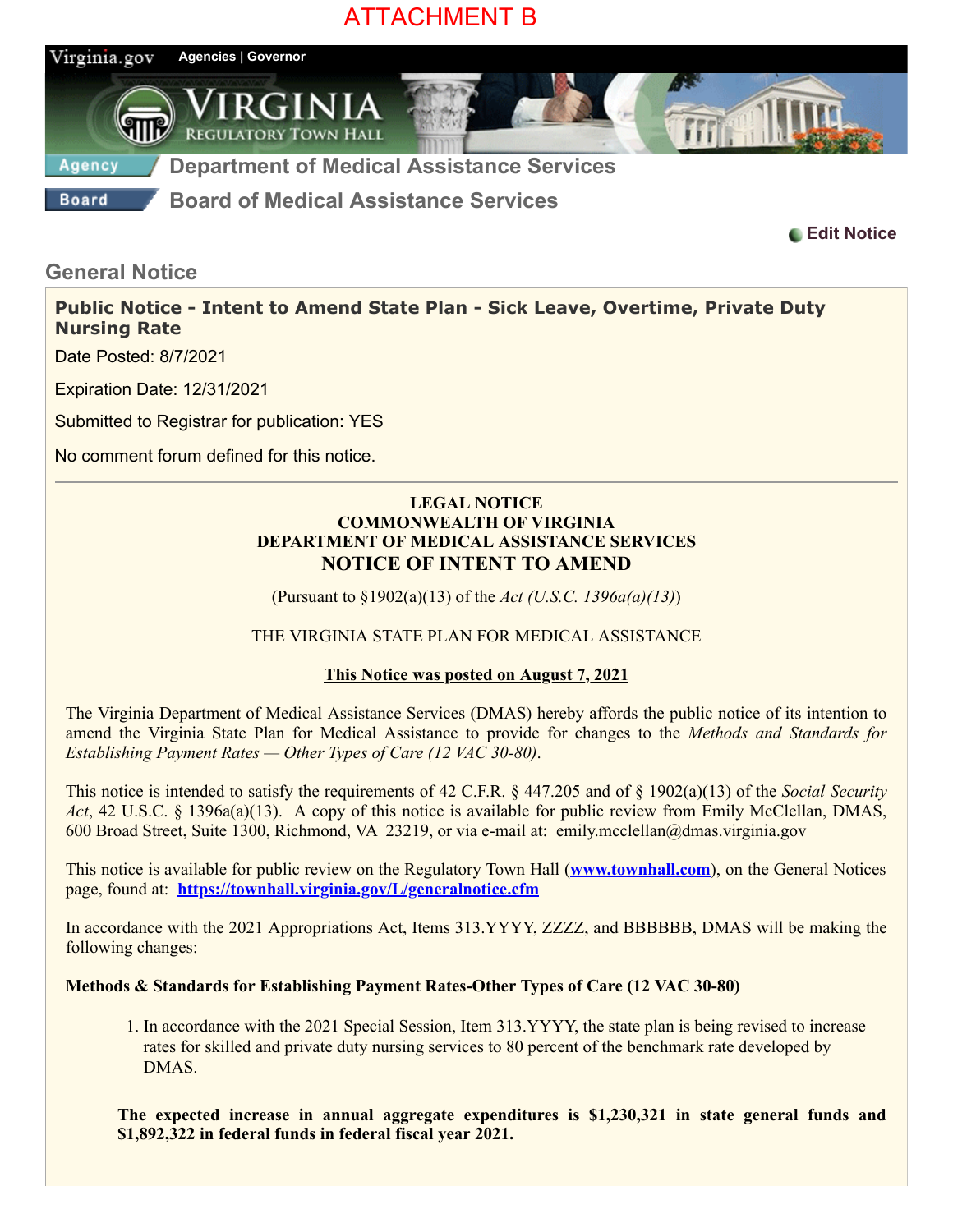2. In accordance with the 2021 Special Session, Item 313.ZZZZ, DMAS will allow qualifying overtime to be paid at 150% of the rate (time and a half) for consumer-directed personal care services provided under the Early and Periodic Diagnostic and Treatment (EPSDT) program.

**The total cost for overtime across all coverage categories (including EPSDT) is \$5,213,801 in state general funds and \$6,009,750 in federal funds in federal fiscal year 2021.**

3. In accordance with the 2021 Special Session, Item 313.BBBBBB, DMAS will implement a paid sick leave benefit for qualifying consumer-directed personal care services provided under the Early and Periodic Diagnostic and Treatment (EPSDT) program.

**The total cost for qualifying sick across all coverage categories (including EPSDT) is \$678,441 in state general funds and \$690,791 in federal funds in federal fiscal year 2021.**

#### **Contact Information**

| Name / Title:                   | <b>Emily McClellan / Regulatory Manager</b>                                        |
|---------------------------------|------------------------------------------------------------------------------------|
| <b>Address:</b>                 | Division of Policy and Research<br>600 E. Broad St., Suite 1300<br>Richmond, 23219 |
| <b>Email</b><br><b>Address:</b> | Emily.McClellan@dmas.virginia.gov                                                  |
| Telephone:                      | (804) 371-4300 FAX: (804) 786-1680<br>TDD: (800)343-0634                           |

*This general notice was created by Emily McClellan on 08/07/2021 at 2:55pm*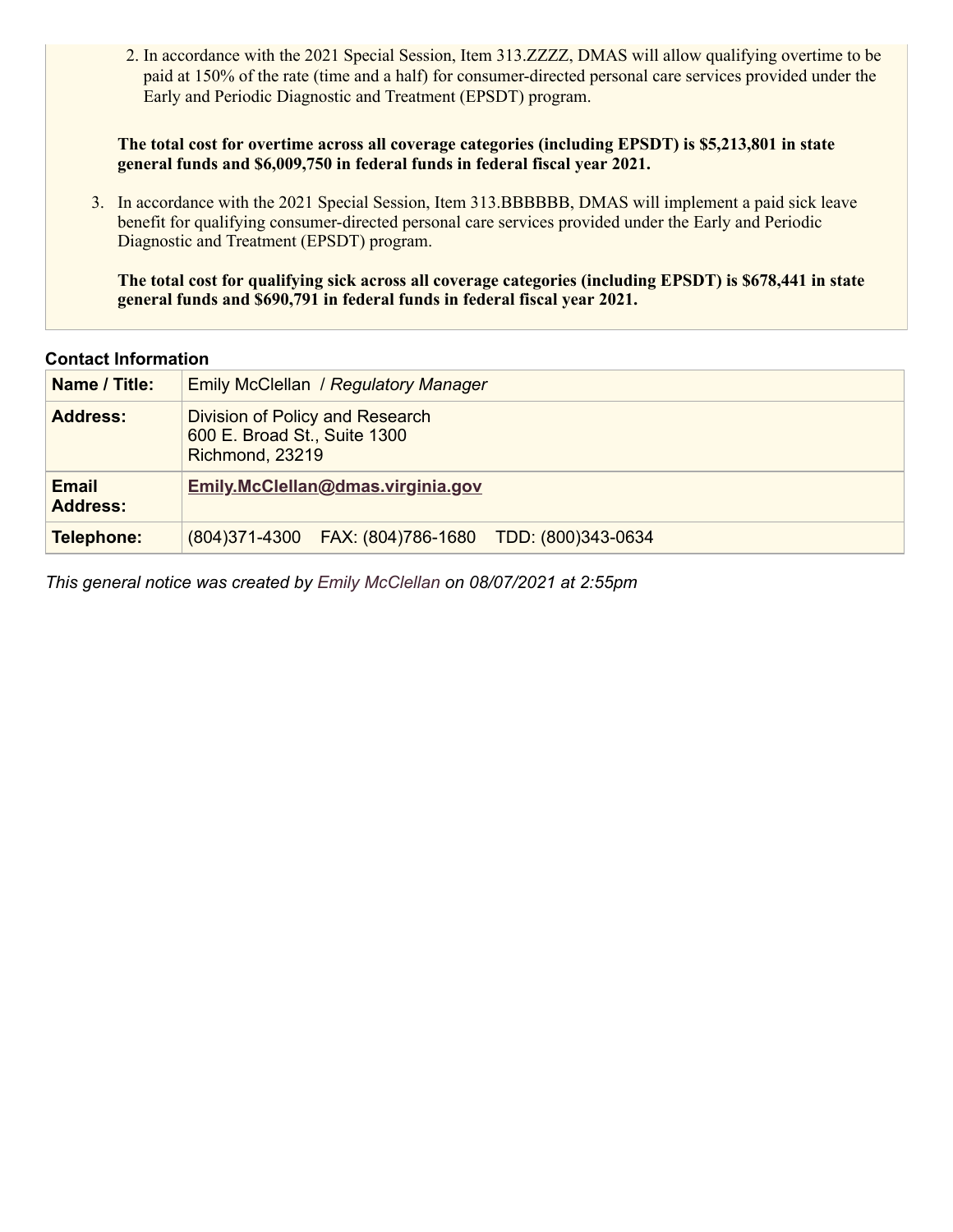#### **STATE PLAN UNDER TITLE XIX OF THE SOCIAL SECURITY ACT**

State of VIRGINIA

#### METHODS AND STANDARDS FOR ESTABLISHING PAYMENT RATE-OTHER TYPES OF CARE

16.1 Reimbursement for personal care services for individuals enrolled in the Medicaid Buy-In program described in Attachment 2.6A, Supplement 8a, p 1-3 or for personal care and respite services covered under EPSDT. All governmental and private providers are reimbursed according to the same published fee schedule, located on the Agency's website at the following address: [https://www.dmas](http://www.dmas.virginia.gov/).virginia.gov/#/searchcptcodes https://www.dmas.virginia.gov/forproviders/general-information/procedure-fee-files-cpt-codes/ The Agency's rates, based upon one-hour increments, were set as of May 1, 2021, and shall be effective for services on and after that date. Qualifying overtime for consumerdirected personal care provided under EPSDT will be paid 150% of the fee schedule, and qualifying sick leave for consumer –directed personal care provided under EPSDT will be at 100% of the fee schedule.

16.2. Private duty nursing services covered under EPSDT as defined per Supplement 1 to Attachment 3.1A&B, page 6.4.8, with provider qualifications on page 6.4.8, are reimbursed based on a 15-minute unit of service in accordance with the State Agency fee schedule. The fee schedule is the same for both governmental and private providers and was set as of  $July$  1, 2016 August 8, 2021 and shall be effective for services provided on and after that date. The state agency fee schedule is published on the DMAS website at https://w[ww.dmas.virginia.gov/#/searchcp](http://www.dmas.virginia.gov/)tcodes https://www.dmas.virginia.gov/for-providers/general-information/procedure-fee-files-cpt-codes/

16.3 Medical Supplies, Equipment and Appliances (assistive technology) covered under EPSDT, as defined per Supplement 1 to Attachment 3.1 A&B, page 6.4.9, with provider qualifications on page 6.4.10. The service shall be reimbursed based upon the total cost of all AT incurred by the provider.

16.4 Reserved.

16.5 Hospice services, as defined per Attachment 3.1 A&B, Supplement 1, pages 33-37. Hospice services payments are effective October 1 annually and are equivalent to the annual Medicaid hospice rates published by CMS. As of July 1, 2019, room and board will be reimbursed at a rate equal to 100 percent of the skilled nursing facility rate for Medicaid members receiving hospice services who reside in a nursing facility. Hospice services shall be paid according to the location of the service delivery and not the location of the Agency's home office. Payments to a hospice for inpatient care are limited according to the number of days of inpatient care furnished to Medicaid members. During the twelve (12) month period beginning October 1 of each year and ending September 30 of the next year, the aggregate number of inpatient days (both general inpatient days and inpatient respite care days) for any given hospice provider may not exceed twenty percent (20%) of the total number of days of hospice care provided to all Medicaid members during the same period.

Servicesthat are included in the hospice reimbursement are: (a) Routine Home Care where most hospice care is provided - Days 1- 60; (b) Routine Home Care where most hospice care is provided-Days 61 and over; (c) Continuous Home Care; (d) Hospice Inpatient Respite Care; (e) Hospice General Inpatient Care; (f) Service Intensity Add-On (SIA) will be made for a visit by a social worker or a registered nurse (RN), when provided during routine home care provided in the last 7 days of a Medicaid member' s life. The SIA payment is in addition to the routine home care rate. The SIA Medicaid reimbursement will be equal to the Continuous Home Care hourly payment rate (as calculated annually by CMS), multiplied by the amount of direct patient care hours provided by an RN or social worker for up to four (4) hours total that occurred on the day of service, and adjusted by the appropriate hospice wage index published by CMS.

16.3.1 Effective July 1, 2019, the telehealth originating site facility fee shall be set at 100 percent of the Medicare rate and shall reflect changes annually based on any changes in the Medicare rate.